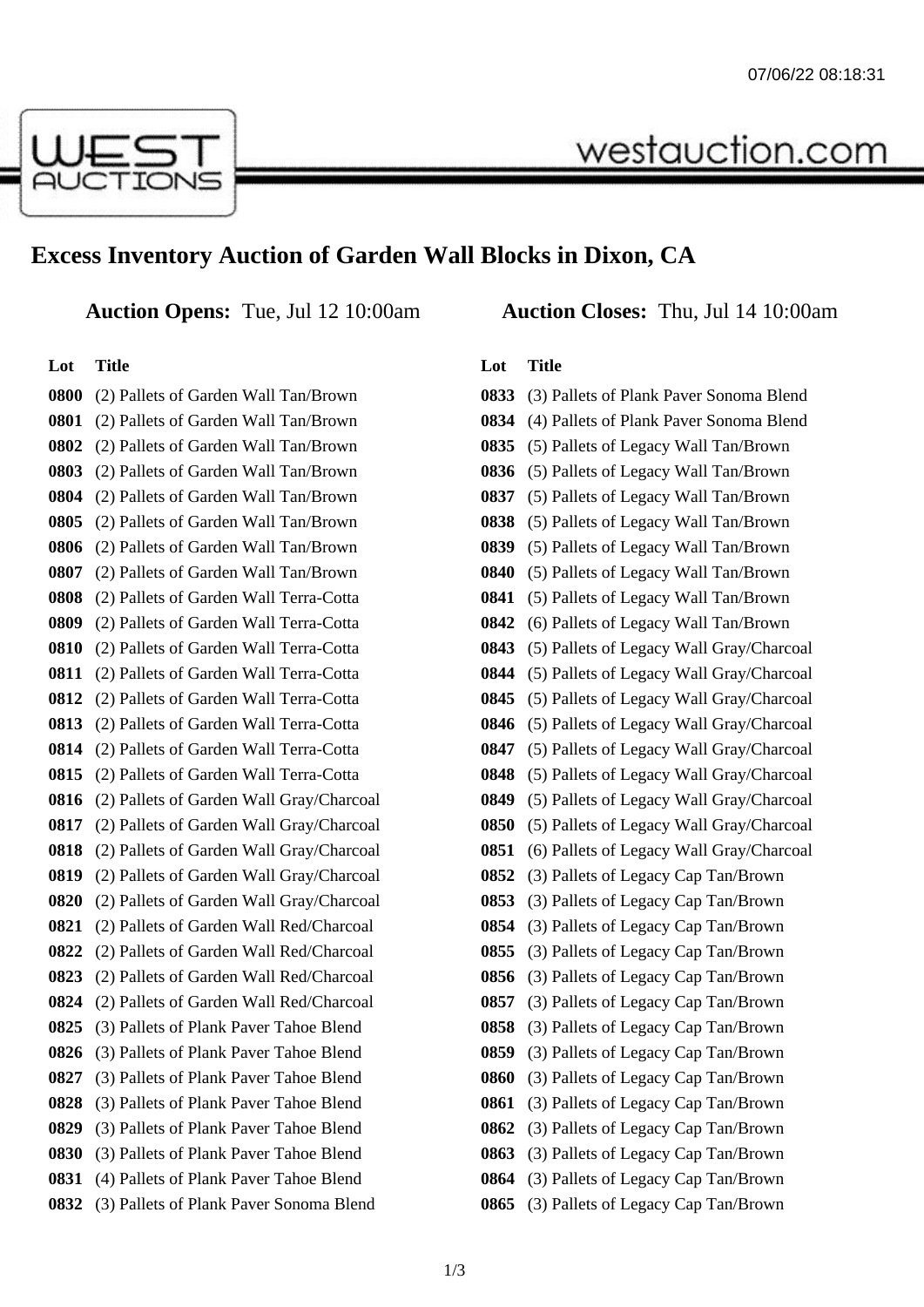### **Lot Title**

- **0866** (3) Pallets of Legacy Cap Tan/Brown
- **0867** (4.5) Pallets of Legacy Cap Mixed Color
- **0868** (3) Pallets of Legacy Cap Gray/Charcoal
- **0869** (3) Pallets of Legacy Cap Gray/Charcoal
- **0870** (3) Pallets of Legacy Cap Gray/Charcoal
- **0871** (3) Pallets of Legacy Cap Gray/Charcoal
- **0872** (3) Pallets of Legacy Cap Gray/Charcoal
- **0873** (3) Pallets of Legacy Cap Gray/Charcoal
- **0874** (3) Pallets of Legacy Cap Gray/Charcoal
- **0875** (3) Pallets of Legacy Cap Gray/Charcoal
- **0876** (3) Pallets of Legacy Cap Gray/Charcoal **0877** (3) Pallets of Legacy Cap Gray/Charcoal
- **0878** (3) Pallets of Legacy Cap Gray/Charcoal
- **0879** (3) Pallets of Legacy Cap Gray/Charcoal

## PAYMENT INFORMATION:

Payment Due: By 12:00 PM (noon), Monday, May 16, 2022.

Payments are not charged automatically unless enrolled in Autopay. If the Buyer decides on another payment method after Autopay has already occurred, the credit card fee is non-refundable. Buyers are fully responsible for paying their invoices.

Penalty Fee: If payment is not received, buyers authorize West Auctions to charge a 15% penalty fee to their credit card based upon their total invoice high bid amount.

Buyer's Premium and Sales Tax: There is a 14% Buyer's Premium in effect for this auction. Locationbased sales tax will also be collected for this auction.

How to Pay Your Invoice: Credit cards online, cash/cashier's checks in our Woodland office (Monday-Friday), or wire/bank transfers. No personal/business checks. Payments are NOT accepted at pickup location.